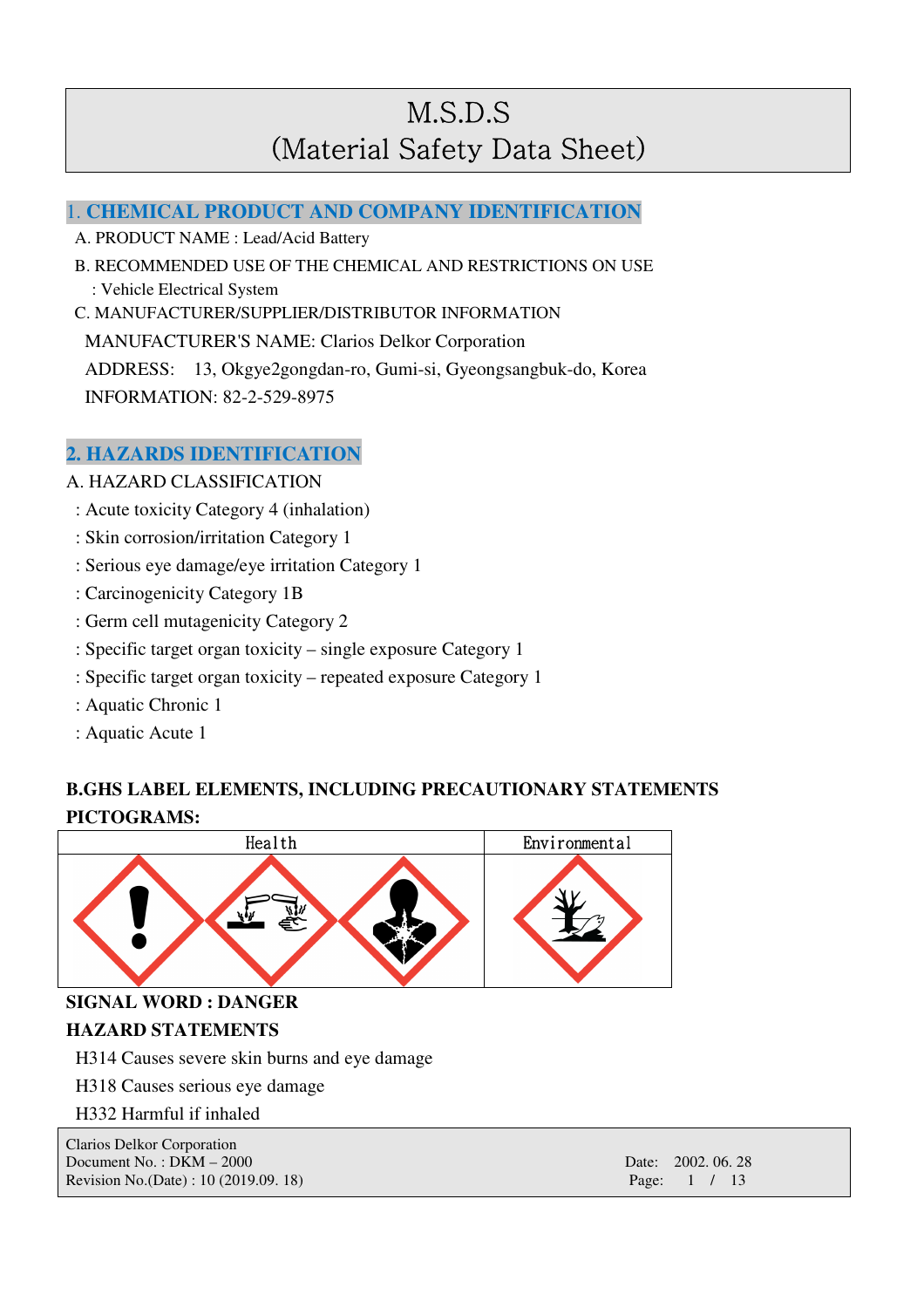H341 Suspected of causing genetic defects

H350 May cause cancer

H370 Causes damage to organs

H372 Causes damage to organs through prolonged or repeated exposure

H400 Very toxic to aquatic life

## **PRECAUTIONARY STATEMENTS**

### **PREVENTION**

P201 Obtain special instructions before use.

P202 Do not handle until all safety precautions have been read and understood.

P250 Do not subject to grinding/shock friction.

P260 Do not breathe dust/fume/gas/mist/vapours/spray

P261 Avoid breathing dust/fume/gas/mist/vapours/spray

P264 Wash ... thoroughly after handling

P270 Do not eat, drink or smoke when using this product

P271 Use only outdoors or in a well-ventilated area.

P273 Avoid release to the environment.

P280 Wear protective gloves/protective clothing/eye protection/face protection.

P281 Use personal protective equipment as required.

### **RESPONSE**

P301+P330+P331 IF SWALLOWED: Rinse mouth. Do NOT induce vomiting.

P303+P361+P353 IF ON SKIN (or hair): Take off immediately all contaminated clothing. Rinse skin with water/shower.

P304+P340 IF INHALED: Remove victim to fresh air and keep at rest in a position comfortable for breathing.

P305+P351+P338 IF IN EYES: Rinse cautiously with water for several minutes.

Remove contact lenses, if present and easy to do. Continue rinsing.

P307+P311 IF exposed: Call a POISON CENTER or doctor/physician.

P308+P313 IF exposed or concerned: Get medical advice/attention.

P310 Immediately call a POISON CENTER or doctor/physician.

P312 Call a POISON CENTER or doctor/physician if you feel unwell.

| <b>Clarios Delkor Corporation</b>      |  |
|----------------------------------------|--|
| Document No.: $DKM - 2000$             |  |
| Revision No. (Date) : 10 (2019.09. 18) |  |

Date: 2002. 06. 28 Page: 2 / 13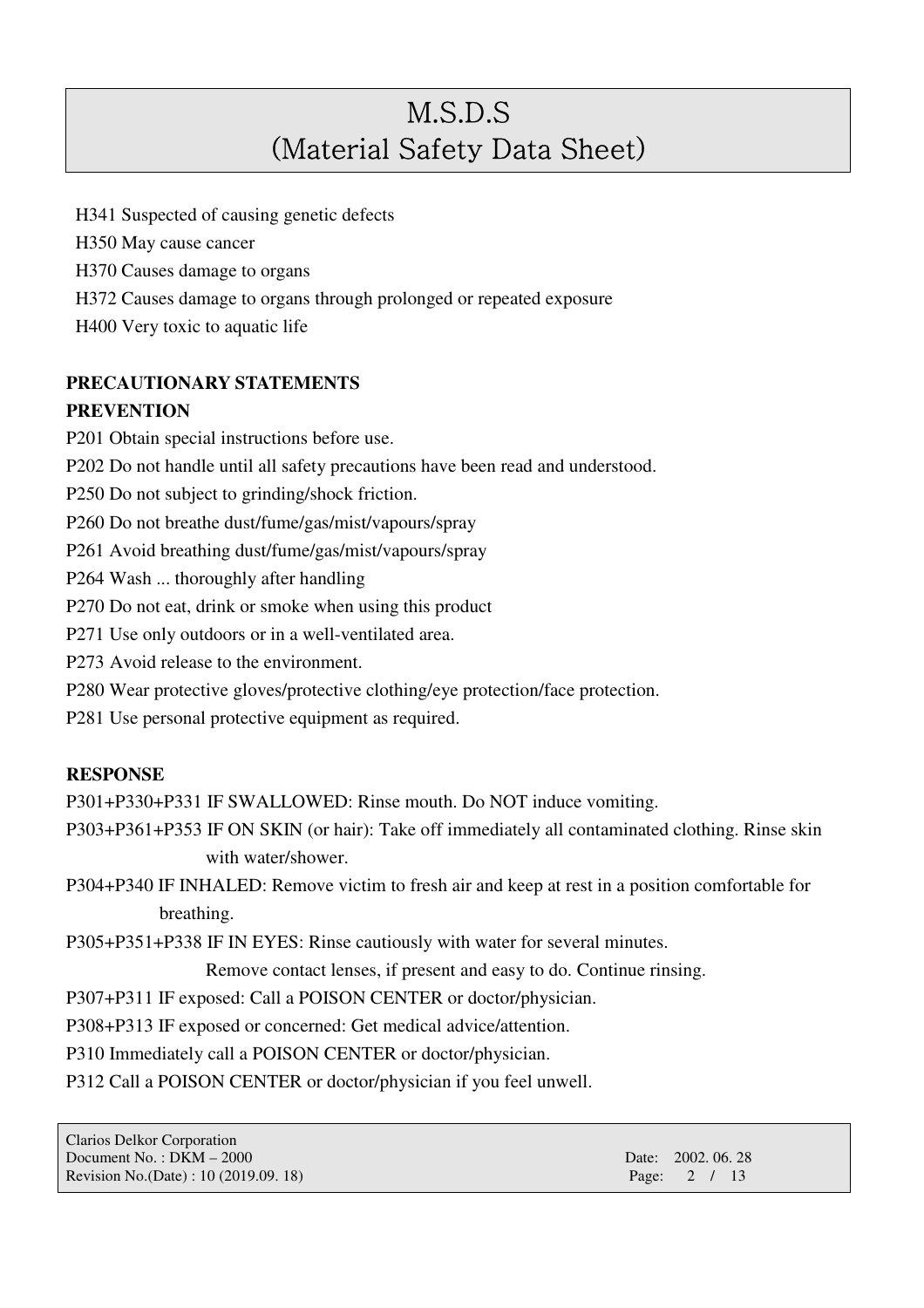P314 Get medical advice/attention if you feel unwell.

- P321 Specific treatment (see ... on this label).
- P363 Wash contaminated clothing before reuse.

P391 Collect spillage.

#### **STORAGE**

P405 Store locked up.

#### **DISPOSAL**

P501 Dispose of contents/container in accordance with local / regional/national regulations

#### **C.OTHER HAZARDS WHICH DO NOT RESULT IN CLASSIFICATION**

**(e.g. Dust explosion hazards)** 

: NFPA/HMIS Rating

Health=3, Flammability=0, Instability=1

 $(0 = \text{Insignificant 1} = \text{Slight 2} = \text{Modern} 3 = \text{High } 4 = \text{Extreme})$ 

### **3. COMPOSITION & INFORMATION ON INGREDIENTS**

| CAS#      | <b>COMMON NAME</b>         | $WT\%$         | <b>TLV</b><br>mg/m <sup>3</sup><br><b>ACGIH</b> | <b>PEL</b><br>mg/m <sup>3</sup><br><b>OSHA</b> | <b>OTHER</b><br>in<br>mg/m <sup>3</sup> |
|-----------|----------------------------|----------------|-------------------------------------------------|------------------------------------------------|-----------------------------------------|
| 7439-92-1 | Lead                       | $50 - 60$      | 0.05                                            | 0.05                                           | MSHA - air 0.15 TWA                     |
| 7664-93-9 | Sulfuric acid              | $12 - 18$      |                                                 |                                                | <b>ACGIH STEL 3</b>                     |
| 7732-18-5 | Water                      | $22 - 28$      | None                                            | None                                           | None                                    |
| Mixture   | Polypropylene/polyethylene | <b>Balance</b> | Not Est.                                        | Not Est.                                       | Not Est.                                |

#### **4. FIRST-AID MEASURES**

A. EYE CONTACT : Force eyes open and rinse with clean, cool, running water for 15 minutes. Do not use eye drops or other medication unless advised to do so by a doctor. Seek medical attention immediately after rinsing.

B. SKIN CONTACT : Flush the exposed skin with large amounts of water for 15 minutes.

Remove contaminated clothing. Seek medical attention.

C. INHALATION : Remove from exposure. Seek medical attention.

Clarios Delkor Corporation Document No. : DKM – 2000 Date: 2002. 06. 28 Revision No.(Date) : 10 (2019.09. 18) Page: 3 / 13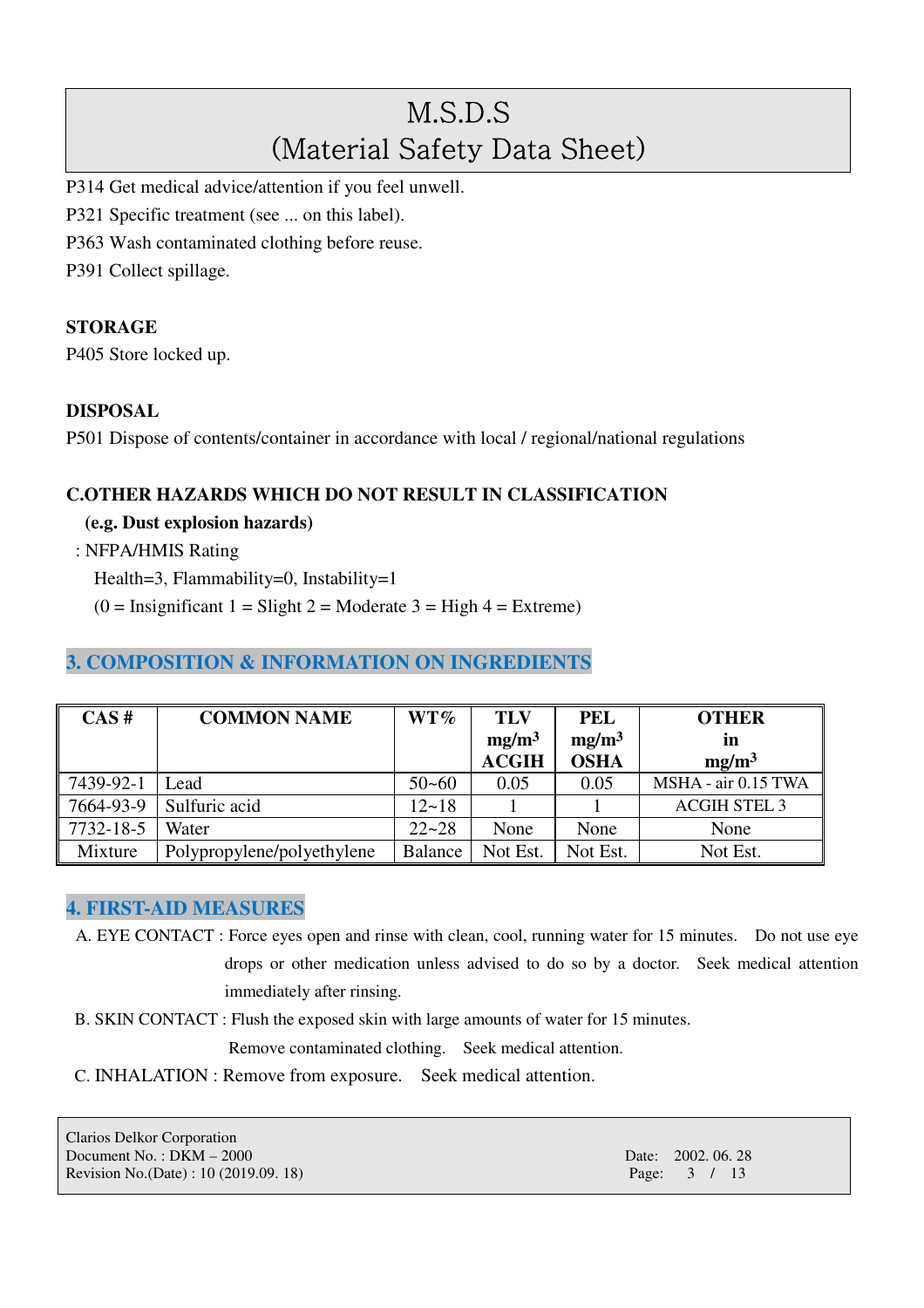D. INGESTION : Give large quantities of water; Do NOT induce vomiting or aspiration into the lungs may occur and can cause permanent injury or death; consult physician.

### **5. FIRE-FIGHTING MEASURES**

A. SUITABLE (AND UNSUITABLE) EXTINGUISHING MEDIA

- : Class ABC extinguisher, carbon dioxide, foam, halon, water spray.
- B. SPECIFIC HAZARDS ARISING FROM THE CHEMICAL
- : Acid mists and vapors, toxic fumes from burning plastic.

Highly flammable hydrogen gas is generated during charging and operation of batteries. If ignited by burning cigarette, naked flame or spark, may cause battery explosion with dispersion of casing fragments and corrosive liquid electrolyte.

C. SPECIAL PROTECTIVE EQUIPMENT AND PRECAUTIONS FOR FIRE FIGHTERS

Wear self-contained breathing apparatus (SCBA) and full fire-fighting protective clothing.

Special Fire Fighting Procedures: Cool exterior of battery if exposed to fire to prevent rupture.

Acid mists and vapors in a fire are corrosive. Wear protective clothing and use self-contained breathing apparatus (SCBA).

Unusual Fire and Explosion Hazards:

• Hydrogen and oxygen gases are produced during normal battery operation and charging. These gases escape through the battery vents and may form an explosive atmosphere around the battery if

## **6. ACCIDENTAL RELEASE OF MATERIAL**

A. NECESSARY MEASURES AND PROTECTIVE GEAR TO PROTECT HUMANS :

Do not breathe dust/fume/gas/mist/vapours/spray

Wash ... thoroughly after handling

Do not eat, drink or smoke when using this product

Use only outdoors or in a well-ventilated area.

Wear protective gloves/protective clothing/eye protection/face protection.

B.NECESSARY MEASURES TO PROTECT ENVIRONMENT :

Avoid release to the environment

Do not release unneutralized acid.

| Clarios Delkor Corporation             |                   |
|----------------------------------------|-------------------|
| Document No.: $DKM - 2000$             | Date: 2002, 06, 2 |
| Revision No. (Date) : 10 (2019.09. 18) | Page: 4 / 13      |

Date: 2002. 06. 28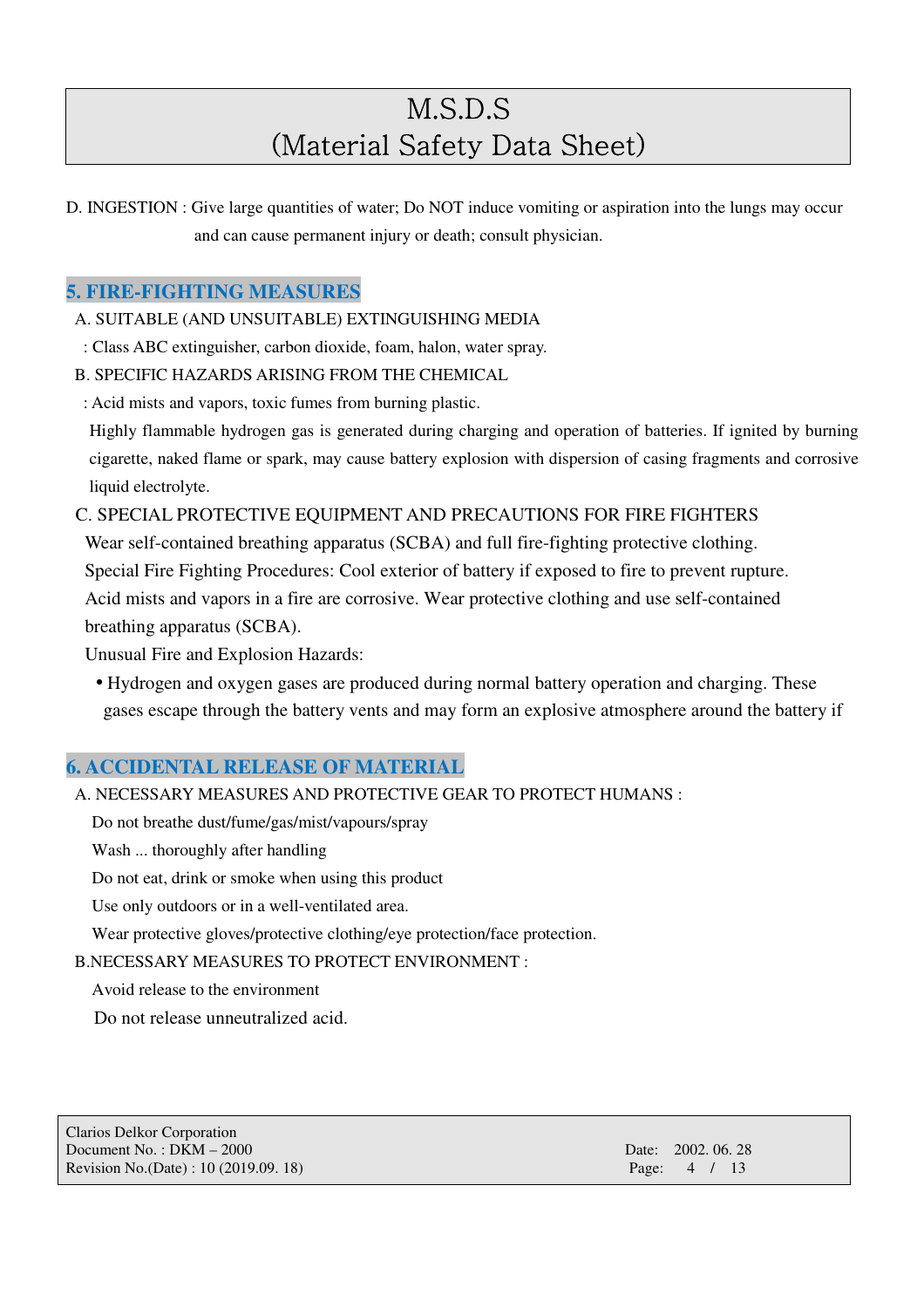## C. METHODS AND MATERIALS FOR CONTAINMENT AND CLEANING UP

Small spill: Neutralize the spill with baking soda, household ammonia and/or water. Rinse clean. Large spill: Remove combustible materials and all sources of ignition. Contain spill by dinking with soda ash (sodium carbonate) or quicklime (calcium oxide). Cover spill with neutralizing agent such as soda ash or quicklime. Mix well. When mixture is neutral collect the residue in a suitable container and dispose of per local, state and federal waste regulations. Wear acid resistant boots, face shield, chemical splash goggles, and acid resistant gloves. Do not release unneutralized acid. Heated. Combustion can produce carbon dioxide and carbon monoxide. Will release an explosive hydrogen/oxygen gas mixture. Oxides of lead, lead and/or lead compounds may be released. Sulfuric acid may release sulfur dioxide and/or sulfur trioxide.

## **7. HANDLING AND STORAGE**

### A. PRECAUTIONS FOR SAFE HANDLING :

Use a battery carrier to lift battery or place hands at opposite corners to avoid spilling acid through the vents. Avoid contact with internal components of batteries. Do not tilt batteries to an angle greater than 45 degrees. Do not smoke when working near a battery.

B. CONDITIONS FOR SAFE STORAGE (INCLUDING ANY INCOMPATIBILITIES) Avoid direct conductive connection across positive and negative terminals to prevent short circuit. Batteries must be kept in an upright position away from ignition sources. Stack batteries so as to prevent accidental contact between terminal and/or other damage to terminals or containers. Whenever feasible, store on shipping pallet or rack. Do not stack loaded pallets or racks on top of other batteries. Store batteries in cool, well-ventilated location. Keep a supply of neutralizing agent in or near the storage area for emergency use. Avoid storage in areas exposed to heat or solar buildup. When batteries are completely discharged, the electrolyte will freeze when stored below 20°F. Fully charged batteries may be stored at temperatures as low as -  $20^{\circ}$ F.

## **8. EXPOSURE CONTROLS**

A. OCCUPATIONAL EXPOSURE LIMIT(S), BIOLOGICAL EXPOSURE STANDARD : Korea Standard - LEAD (TWA 0.05 mg/m<sup>3)</sup>, Sulfuric Acid (TWA 0.2 mg/m<sup>3</sup>, STEL 0.6 mg/m<sup>3</sup>) ACGIH - LEAD (TWA  $0.05 \text{ mg/m}^3$ ), Sulfuric Acid (TWA  $0.2 \text{ mg/m}^3$ )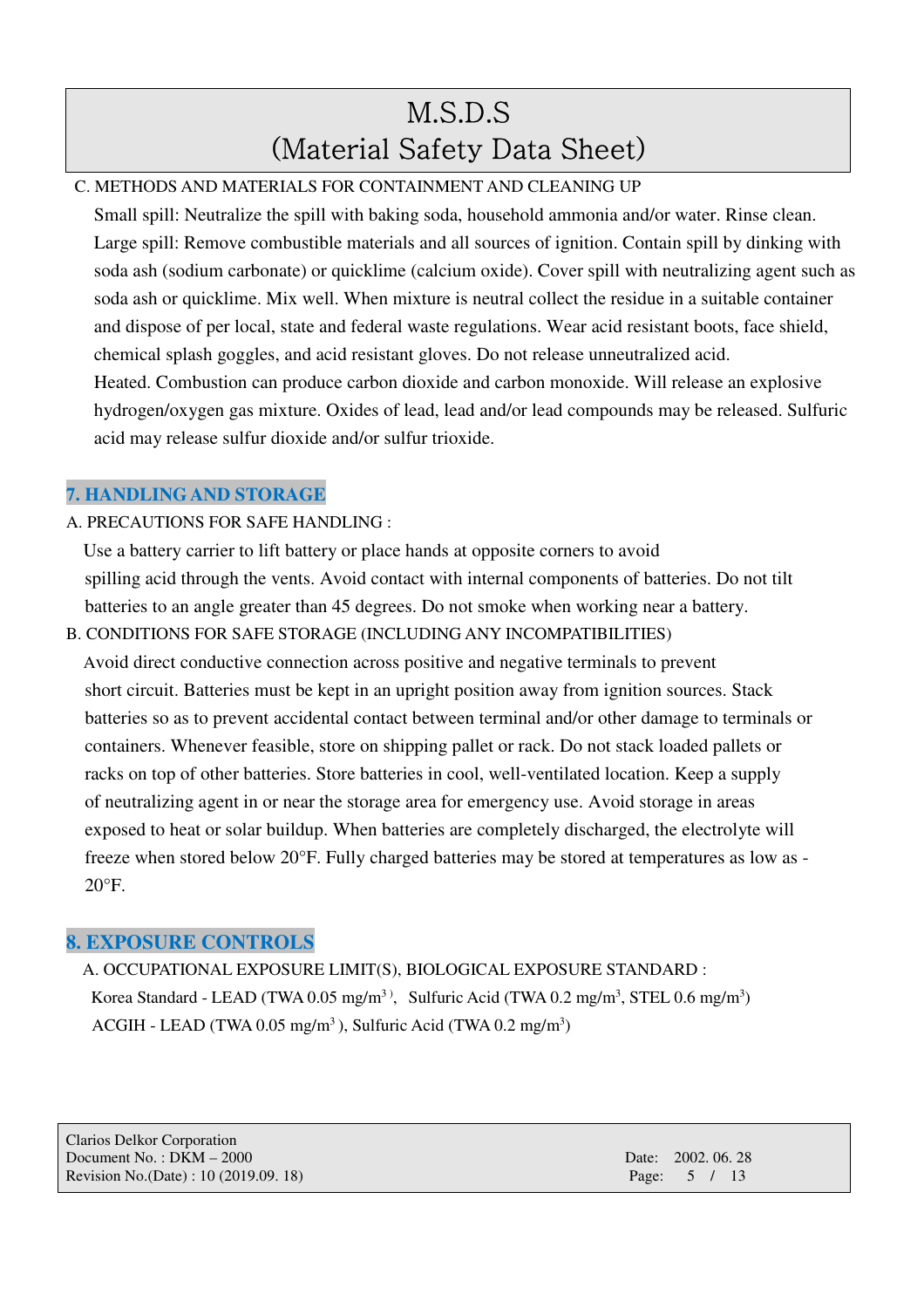#### B. APPROPRIATE ENGINEERING CONTROLS :

 Store and handle in well-ventilated area. If mechanical ventilation is used, components must be acid-resistant. Handle batteries cautiously, do not tip to avoid spills. Make certain vent caps are on securely. If battery case is damaged, avoid bodily contact with internal components. Wear protective clothing, eye and face protection, when filling, charging, or handling batteries. Do not allow metallic materials to simultaneously contact both the positive and negative terminals of the batteries. Charge batteries in areas with adequate ventilation. General dilution ventilation is acceptable.

#### C. INDIVIDUAL PROTECTION MEASURES

Respiratory Protection: Use NIOSH approved respiratory protection when concentrations exceed exposure guidelines.

Eye Protection : Chemical splash goggles or a full-face shield with safety glasses.

Hand protection : If battery case is damaged, use rubber or plastic acid-resistant gloves with elbowlength gauntlet, acid-resistant apron, clothing and boots.

Body protection : Lab apron, acid resistant steel-toed boots and protective clothing.

#### **9. PHYSICAL AND CHEMICAL PROPERTIES**

- A. APPEARANCE (PHYSICAL STATE, COLOUR etc.) : A manufactured article cased in plastic with a sealed case, terminals and flame arrestor vent caps. Case color varies.
- B. ODOR : Product is essentially odorless.
- C. ODOR THRESHOLD: Not available.
- D.  $pH : pH \le 1$  (Sulfuric acid)
- E. MELTING POINT/FREEZING POINT : Not available.
- F. INITIAL BOILING POINT AND BOILING RANGE : Not available.
- G. FLASH POINT: Non-flammable. : Not available.
- H. EVAPORATION RATE: Not available.
- I. FLAMMABILITY (SOLID, GAS):Not applicable.

#### J. UPPER/LOWER FLAMMABILITY OR EXPLOSIVE LIMITS:

Hydrogen Flammability Limit Lower- 4.1 % Flammability Limit Upper – 74.2 %

- K. VAPOR PRESSURE : Not available.
- L. SOLUBILITY : Soluble in water.
- M. VAPOR DENSITY : Not available.
- N. SPECIFIC GRAVITY: 1.2~1.35

Clarios Delkor Corporation Document No. : DKM – 2000 Date: 2002. 06. 28 Revision No.(Date) : 10 (2019.09. 18) Page: 6 / 13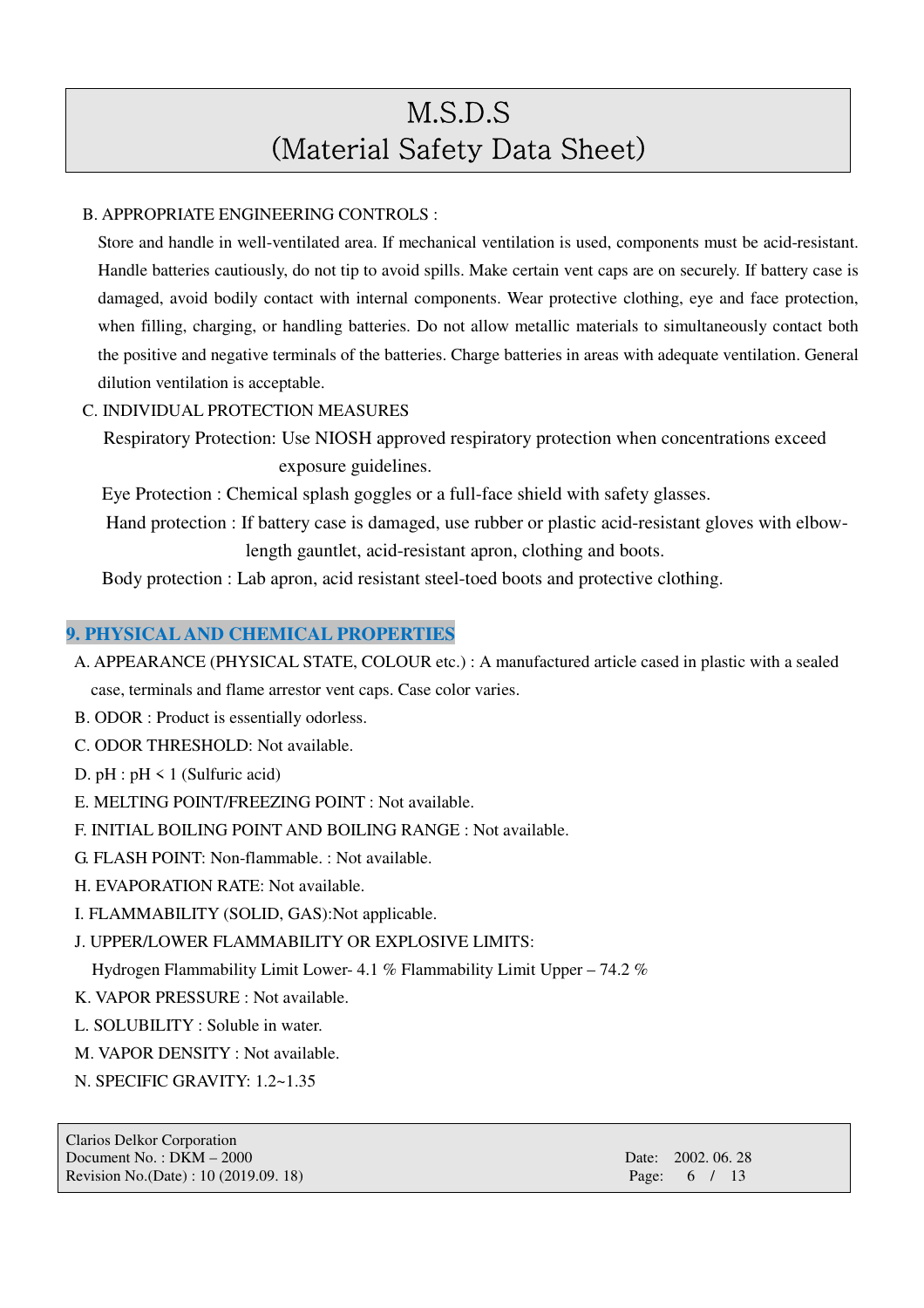- O. PARTITION COEFFICIENT OF n-OCTANOL/WATER: Not available.
- P. AUTO-IGNITION TEMPERATURE: Not applicable.
- Q. DECOMPOSITION TEMPERATURE: Not available.
- R. VISCOSITY: Not available.
- S. MOLECULAR WEIGHT: Mixture.

### **10. STABILITY AND REACTIVITY**

- A. CHEMICAL STABILITY & POSSIBILITY OF HAZARDOUS REACTIONS
	- : The sealed battery is considered stable at normal temperatures . Hazardous polymerization will not occur.
- B. CONDITIONS TO AVOID (STATIC DISCHARGE, SHOCK, VIBRATION etc.):
	- : Conditions to Avoid: Use only approved charging methods. Avoid overcharging. Avoid short-circuiting. Avoid sparks and other ignition sources. Keep away from oxidizing and reducing materials. Do not open, break or melt the casing.
- C. SUBSTANCES TO AVOID : Heat, open flames, sparks, strong oxidizing or reducing agents.
- D. HAZARDOUS DECOMPOSITION PRODUCTS
- : Can emit highly toxic fumes when heated. Combustion can

produce carbon dioxide and carbon monoxide. Will release an explosive hydrogen/oxygen gas mixture. Oxides of lead, lead and/or lead compounds may be released. Sulfuric acid may release sulfur dioxide and/or sulfur trioxide.

## **11.TOXICOLOGY INFORMATION**

A. Information on the likely routes of exposure

Toxicology Data: Wet storage batteries are sealed articles. Exposure to lead, acid and lead contaminated acid is not anticipated during normal storage, handling and intended use or maintenance of the battery. Battery recycling personnel should carefully follow established employer protocols when processing batteries and battery components.

Eye Effects : Sulfuric Acid - Severe eye irritant

Skin Effects : Sulfuric Acid - Extremely irritating, corrosive, and toxic to tissue, resulting in rapid destruction of tissue, causing severe burns. If much skin is involved, exposure is accompanied by shock, collapse and symptoms similar to those seen in severe burns. Repeated contact with dilute solutions can cause dermatitis.

| Clarios Delkor Corporation            |                    |
|---------------------------------------|--------------------|
| Document No.: $DKM - 2000$            | Date: 2002, 06, 28 |
| Revision No.(Date) : 10 (2019.09. 18) | Page: 7 / 13       |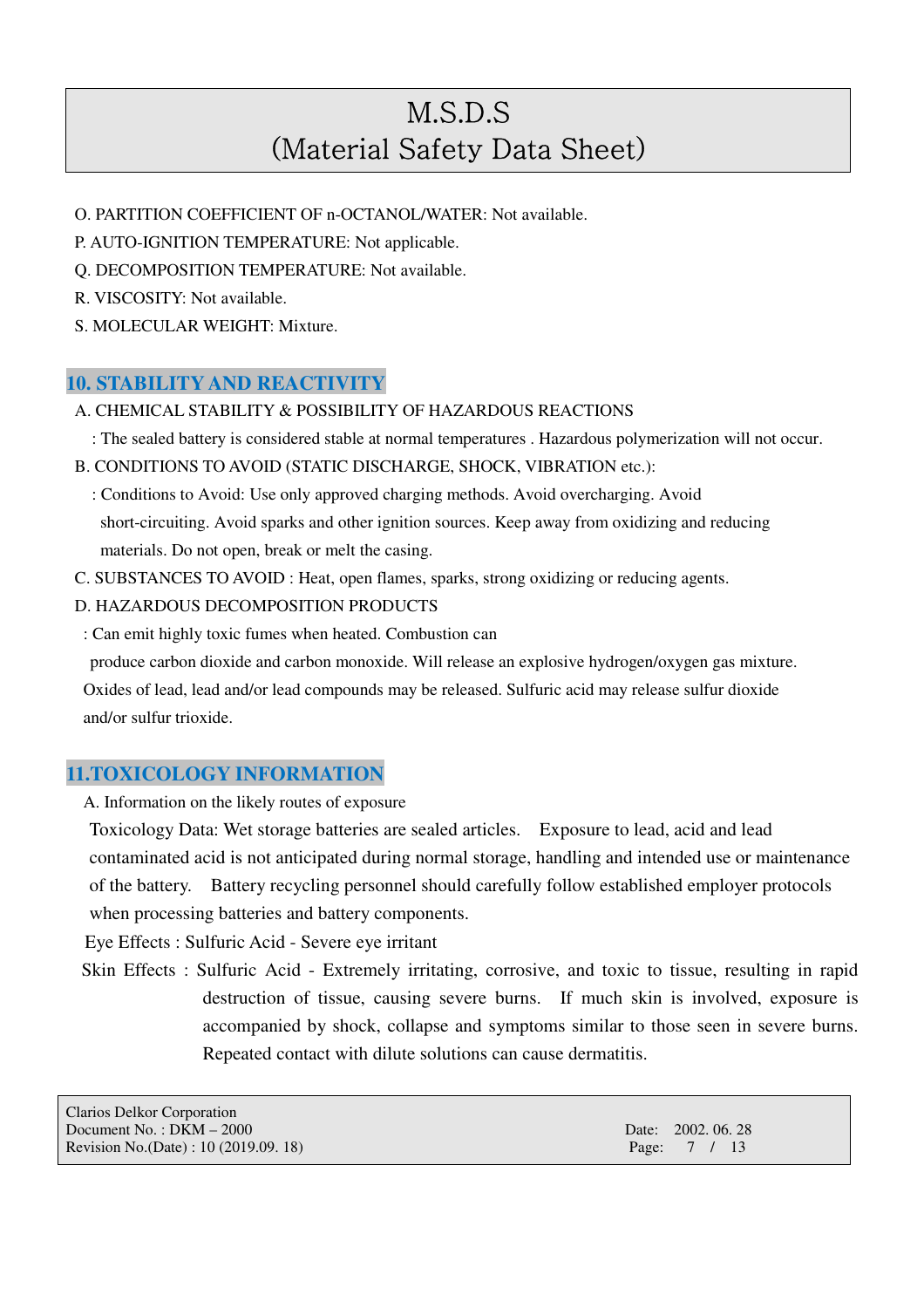Ingestion Effects:

Lead - Poison by ingestion in large dosages and with prolonged exposure leading to the same effects as seen in exposure by inhalation. Adults absorb 5-15% of ingested lead and retain less than 5%. Children absorb about 50% and retain about 30%.

Sulfuric Acid - Moderately toxic by ingestion.

Inhalation Effects:

Carcinogenicity:

Lead - For industry, inhalation is much more important than is ingestion. Systemic effects include loss of appetite, anemia, malaise, insomnia, headache, irritability, muscle and joint pains, tremors, flaccid paralysis without anesthesia, hallucinations and distorted perceptions, muscle weakness, gastritis and liver changes. Major organ systems affected are the nervous system, blood system and kidneys. Experimental evidence suggests that blood levels of lead below 10 µg/dL can lower the IQ scores of children. Low levels of lead impair neurotransmission and immune system function and may increase systolic blood pressure. Reversible kidney damage can occur from acute exposure. Chronic exposure can lead to irreversible vascular sclerosis, tubular cell atrophy, interstitial fibrosis, and glomerular sclerosis. Very heavy intoxication can sometimes be detected by formation of a dark line on the gum margins.

Sulfuric Acid - Experimental poison by inhalation. Repeated or prolonged inhalation of sulfuric acid mist can cause inflammation of the upper respiratory tract, leading to chronic bronchitis. Severe exposure may cause chemical pneumonitis. Erosion of tooth enamel due to strong acid fume exposure has been observed in industry. Workers exposed to low concentrations of the vapors gradually lose their sensitivity to its irritating action.

| $\overline{CAS}$ # | Name           | <b>OSHA</b> Listed | NTP Listed | LIARC.                                  |
|--------------------|----------------|--------------------|------------|-----------------------------------------|
| 7439-92-1          | _ead           | Yes                | No         | <sup>1</sup> 2B, Human Limited Evidence |
| 7664-93-9          | Sulfuric acid* | Yes                | No         | 1, Human Sufficient Evidence            |

\* Occupational exposures to strong-acid mists containing sulfuric acid have been associated with several respiratory tract cancers. However, there is no animal data supporting the carcinogenicity of sulfuric acid.

Sulfuric acid has been found to be non-mutagenic, and in two studies of workers employed in lead acid battery manufacture, no association between sulfuric acid mist exposure and respiratory tract cancers was observed.

| <b>Clarios Delkor Corporation</b>     |                    |
|---------------------------------------|--------------------|
| Document No.: $DKM - 2000$            | Date: 2002, 06, 28 |
| Revision No.(Date) : 10 (2019.09. 18) | Page: 8 / 13       |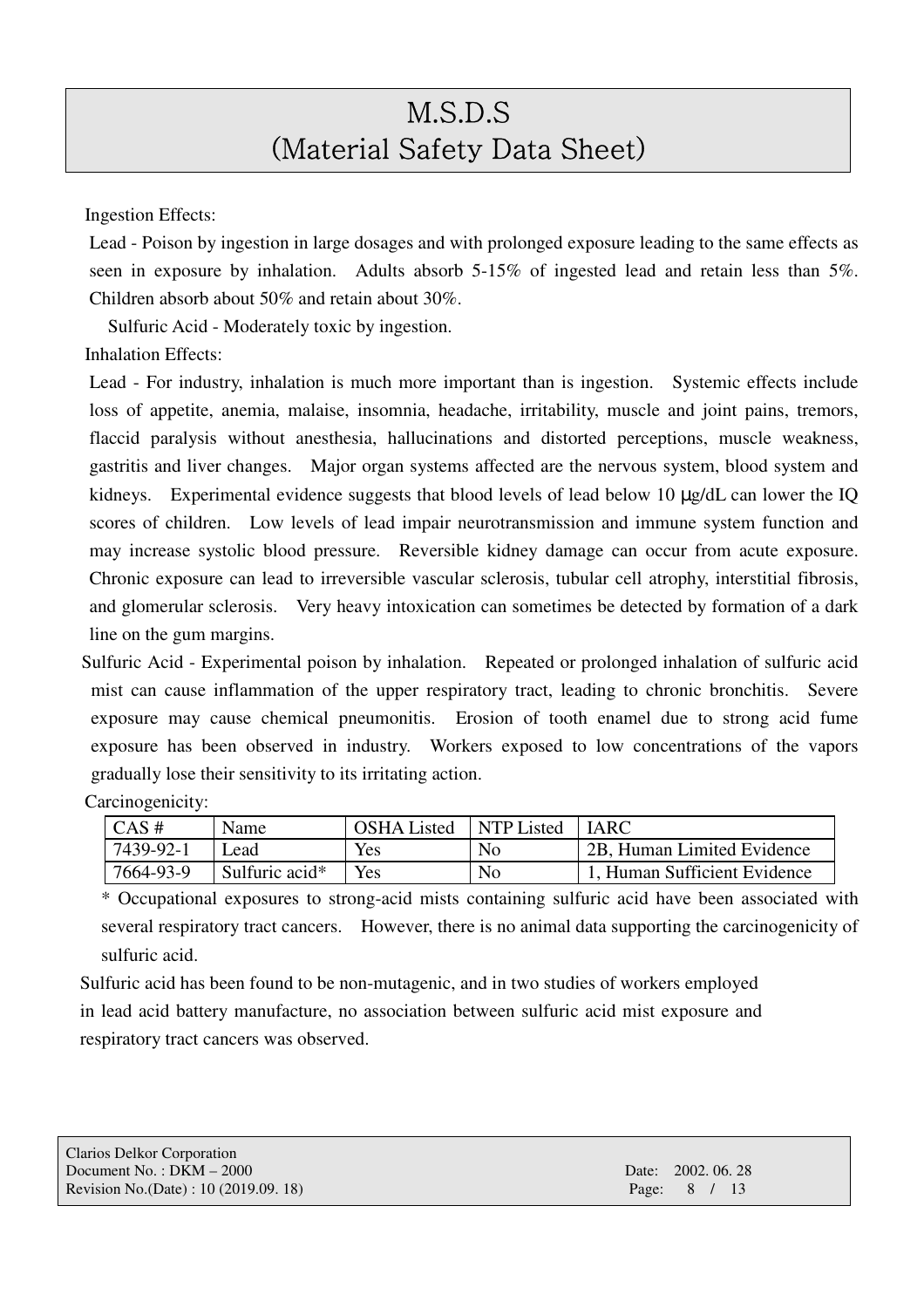Mutagenicity:

Lead - Human mutation data reported.

Reproductive Effects:

Lead - Severe toxicity can cause sterility, abortion, and neonatal mortality and morbidity. Experimental teratogen. Experimental reproductive effects. Pathological lesions have been found on male gonads.

Sulfuric Acid - Experimental teratogen.

B. Health Hazard Information

Acute toxicity (possible route of exposure)

Oral : 2140 mg/kg (Sulfuric acid)

Skin : Not available.

Inhalation :  $0.347 \text{ mg/L}(4\text{hr})(\text{rat})$ 

Skin corrosion/irritation :  $pH \le 1$  (Sulfuric acid)

Serious eye damage/irritation : Sulfuric Acid( Severe irritation, burns, cornea damage, and blindness).

Sulfuric Acid: The International Agency for Research on Cancer (IARC) has classified "strong inorganic acid mist containing sulfuric acid" as a Category I carcinogen, a substance that is carcinogenic to humans. This classification does not apply to liquid forms of sulfuric acid or sulfuric acid solutions contained within a battery. Inorganic acid mist (sulfuric acid mist) is not generated under normal use of this product. Misuse of the product, such as overcharging, may result in the generation of sulfuric acid mist.

Lead Compounds: Lead is listed as a Group 2A- carcinogen, likely in animals at extreme doses. Per the guidance found in OSHA 29 CFR 1910.1200 Appendix F, this is approximately equivalent to GHS Category 1A. Proof of carcinogenicity in humans is lacking at present.

IARC Monographs. Overall Evaluation of Carcinogenicity

Lead (CAS 7439-92-1) : 2A Probably carcinogenic to humans.

OSHA Specifically Regulated Substances (29 CFR 1910.1001-1050) : Not listed.

Reproductive toxicity : May damage fertility or the unborn child.

Specific target organ toxicity - single exposure :No data available.

Specific target organ toxicity -repeated exposure

Lead: May cause damage to organs (blood, central nervous system) through prolonged or repeated exposure. Aspiration hazard : Not classified.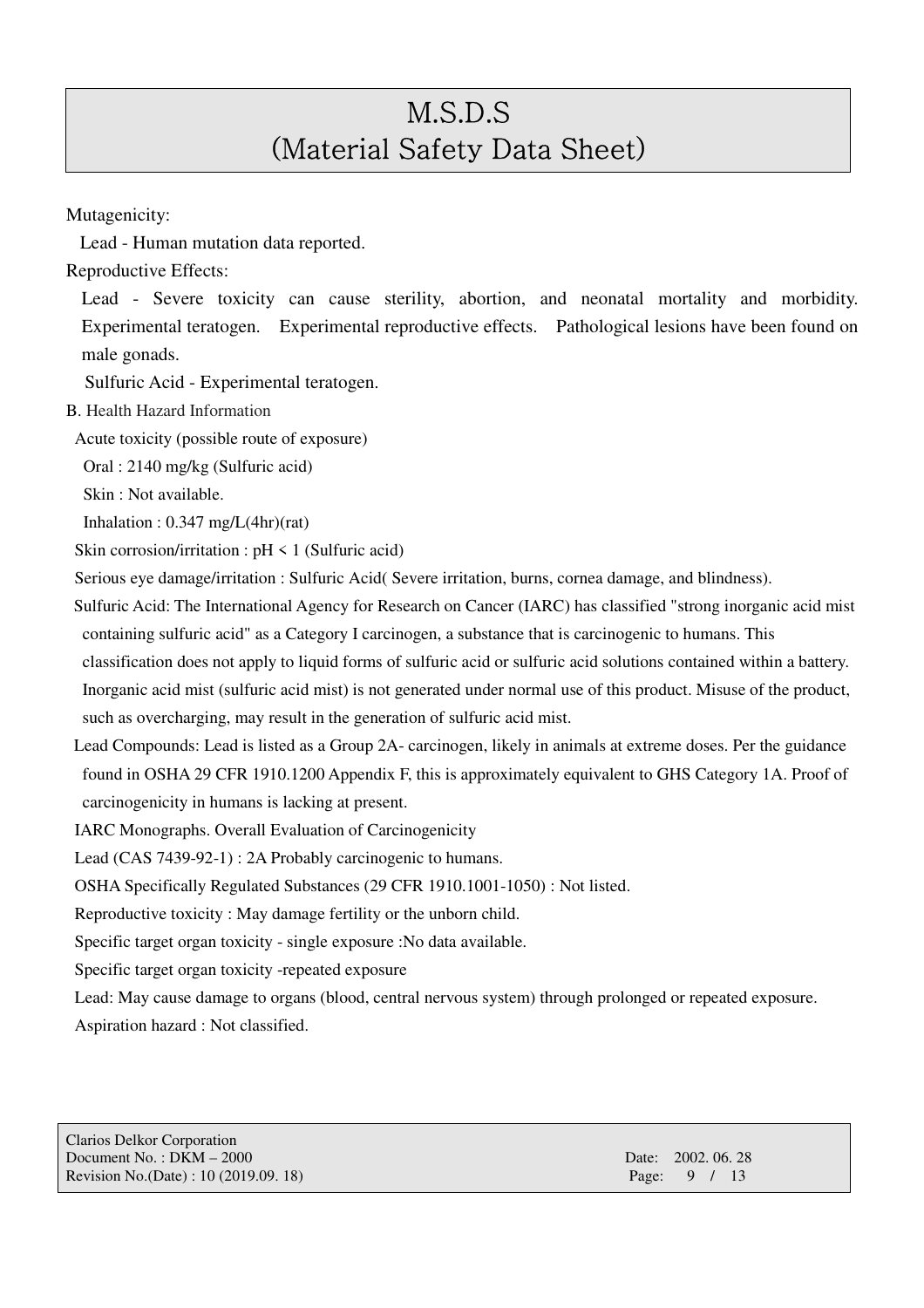### **12. ECOLOGICAL INFORMATION**

- A. Aquatic/terrestrial ecology toxicity Fish : Lead(LC50 2.2 ㎎/ℓ 96 hr, Sufuric Acid LC50 16 ㎎/ℓ 96 hr) Daphnia : Lead(LC50 2.2 ㎎/ℓ 96 hr, Sufuric Acid LC50 200 ㎎/ℓ 48 hr) Algae : Not available. B. Persistence and degradability Persistence: Lead(Log Kow 2.98, Sufuric Acid Log Kow 1.43) Degradability: Not available. C. Bioaccumulative potential: Not available. D. Mobility in soil: Not available.
- E. Other hazardous effects : Not available.

### **13. DISPOSAL CONSIDERATIONS**

A. DISPOSAL METHODS : Wet storage batteries are recyclable and should be turned over to a licensed battery recycler. Do not incinerate.

B. PRECAUTIONS (INCLUDING DISPOSAL OF CONTAMINATED CONTAINER OR PACKAGE) Sulfuric acid: Neutralize as for a spill; collect residue and place in suitable container; dispose as hazardous waste in accordance with local, state and federal regulations. Do not flush lead contaminated acid into the sewer.

### **14. TRANSPORT INFORMATION**

A.UN NUMBER : UN 2794

B.UN PROPER SHIPPING NAME : BATTERIES, WET, FILLED WITH ACID

C.TRANSPORT HAZARD CLASS(ES): 8

D.PACKING GROUP (IF APPLICABLE):None.

E.MARINE POLLUTANT SUBSTANCES (APPLICABLE/NOT APPLICABLE): Not Applicable.

F.SPECIAL PRECAUTIONS FOR USER:Not available.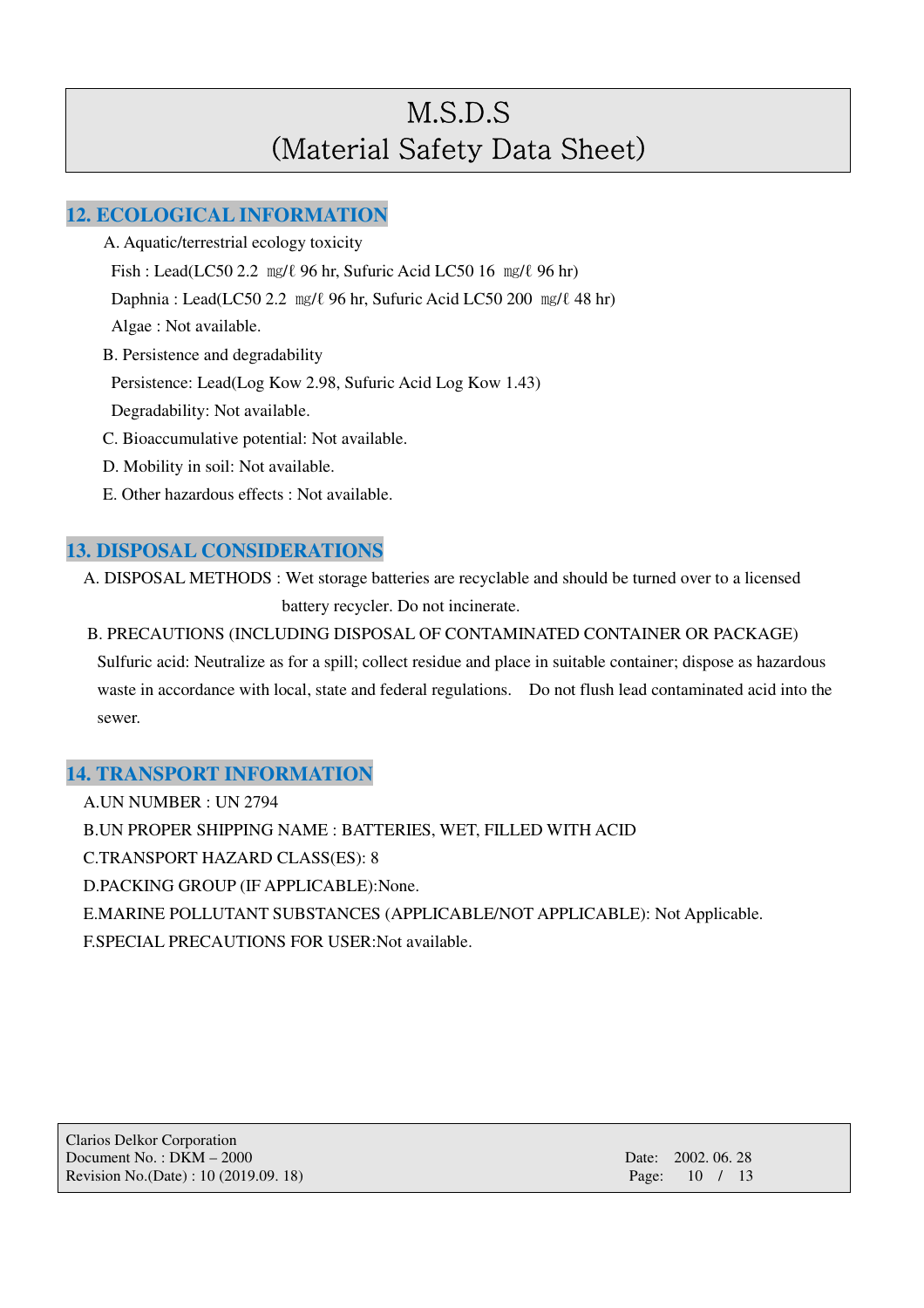## **15. REGULATORY INFORMATION**

TSCA Inventory Status: All ingredients are listed on the EPA TSCA Inventory

EPA Hazard Categories:

Immediate (acute) health hazard: Yes

Delayed (chronic) health hazard: Yes

Fire hazard: No

Sudden release of pressure hazard: No

Reactive hazard: No

#### SARA 311/312: Extremely Hazardous Substances

| CAS#      | Name          |          | TPO      |
|-----------|---------------|----------|----------|
| 7664-93-9 | Sulfuric acid | 1000 lbs | 1000 lbs |

#### CERCLA Section 103: Hazardous Substances List

| $CAS \#$  | Name          | Percent     | <b>RO</b>  |
|-----------|---------------|-------------|------------|
| 7439-92-1 | Lead          | $50 - 60\%$ | $10$ lbs   |
| 7664-93-9 | Sulfuric acid | $12 - 18\%$ | $1000$ lbs |

#### Great Lakes Persistent Toxics - Metals:

| CAS#      | Name | Percent     |
|-----------|------|-------------|
| 7439-92-1 | Lead | $50 - 60\%$ |

Volatile Organic Compound (VOC): Not applicable

WHMIS: Controlled as a manufactured article

#### Canadian Environmental Protection Act (CEPA):

| $\mathbb{C}\mathrm{AS}^-$ | Name | Schedule          |
|---------------------------|------|-------------------|
| 7439-92-1                 | Lead | I and III part II |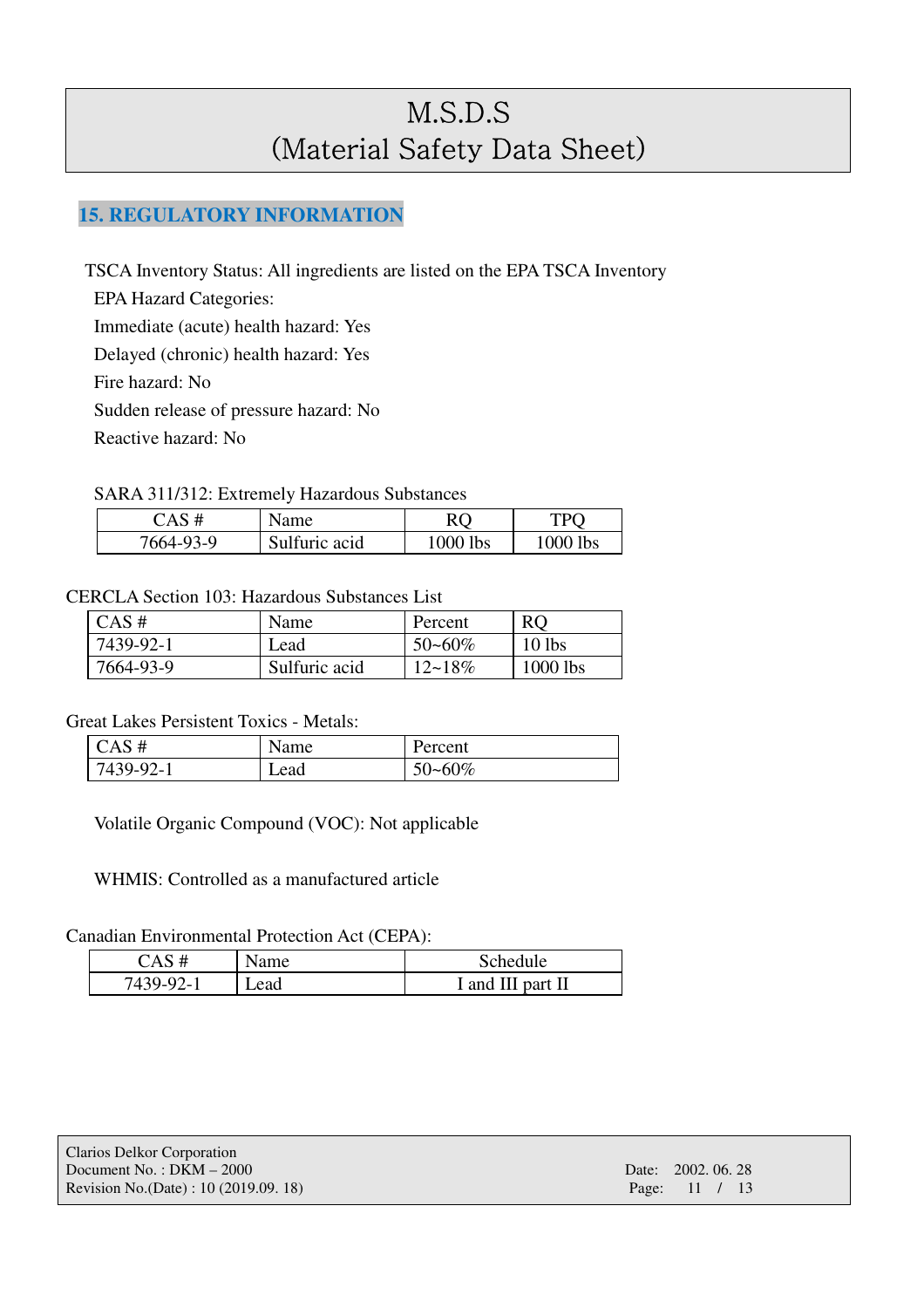California Proposition 65 - Reproductive Toxicants

| Δ                     | Name | Percent |
|-----------------------|------|---------|
| $7439 - 2$<br>$2 - 1$ | Lead | 50~60%  |

#### Proposition 65 Warning:

Battery posts, terminals, and related accessories contain lead and lead compounds, chemicals known to the State of California to cause cancer and reproductive harm. Wash hands after handling.

#### New Jersey Right-to-Know Hazardous Substances

| CAS#      | Name          | Percent     |
|-----------|---------------|-------------|
| 7439-92-1 | Lead          | $50 - 60\%$ |
| 7664-93-9 | Sulfuric acid | $12 - 18\%$ |

#### Massachusetts Substance List

| $CAS \#$  | Name          | Percent     |
|-----------|---------------|-------------|
| 7439-92-1 | Lead          | $50 - 60\%$ |
| 7664-93-9 | Sulfuric acid | $12 - 18\%$ |

#### Pennsylvania Hazardous Substances

| $CAS \#$  | Name          | Percent     |
|-----------|---------------|-------------|
| 7439-92-1 | Lead          | $50 - 60\%$ |
| 7664-93-9 | Sulfuric acid | $12 - 18\%$ |

#### Ontario Designated Substance

|           | vame | Percent     |
|-----------|------|-------------|
| $7439-92$ | Lead | $50 - 60\%$ |

### EINECS/EU: Listed (EINECS No. 231-100-4(LEAD),231-639-5(Sulfuric ACID)

ENCS/JAPAN: Listed

AICS/AUSTRALIA: Listed

DSL/CANADA: Listed

IECSC/CHINA: Listed

PICCS/PHILIPPINES: Listed

KECI/S.KOREA: Listed (KE-21887(LEAD) , KE-32570(Sulfuric acid)

| <b>Clarios Delkor Corporation</b>      |                    |  |  |
|----------------------------------------|--------------------|--|--|
| Document No.: $DKM - 2000$             | Date: 2002, 06, 28 |  |  |
| Revision No. (Date) : 10 (2019.09. 18) | Page: 12 / 13      |  |  |